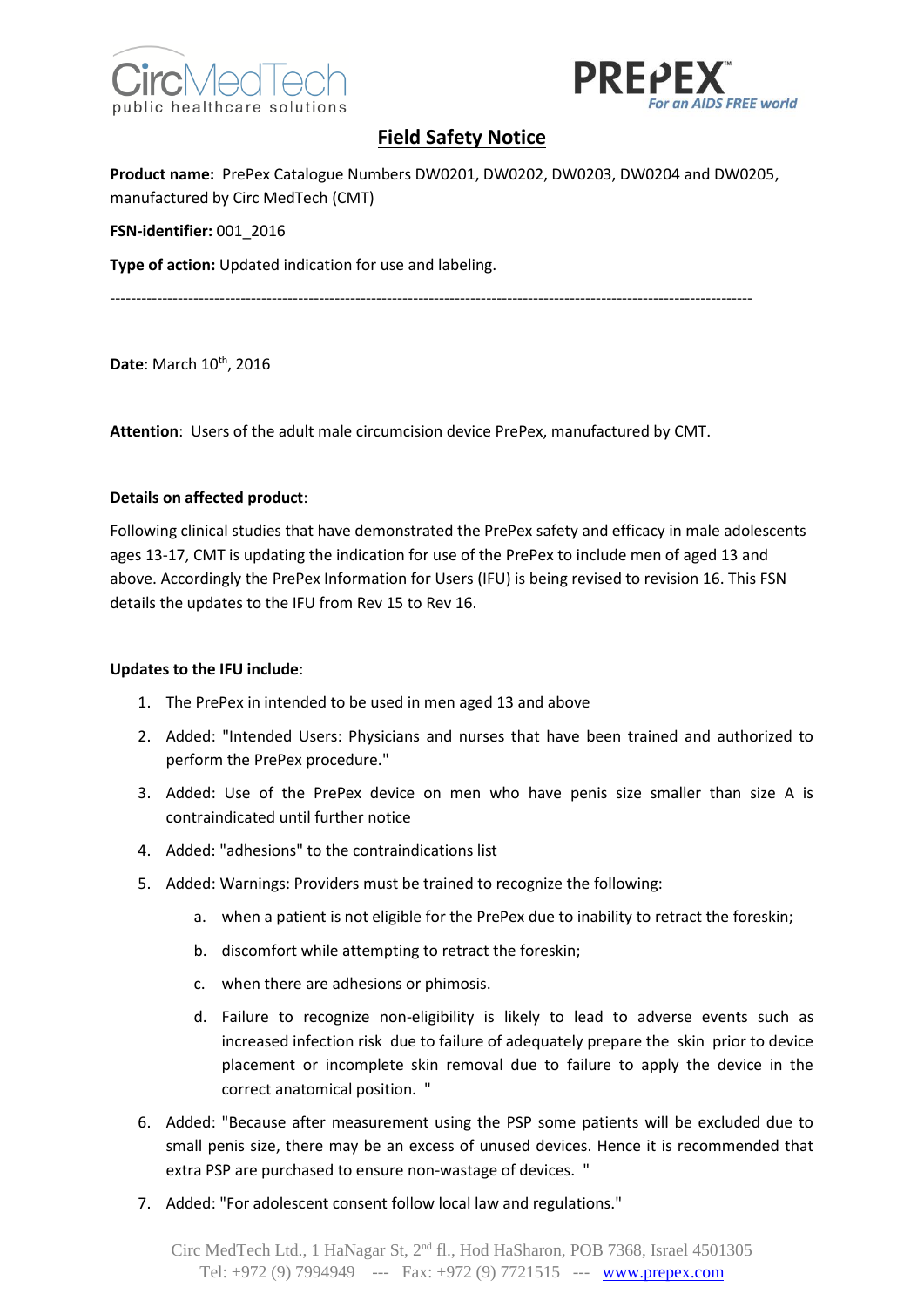



- 8. Added: "Note: Special care should be taken while counseling adolescents under local laws and regulation"
- 9. Added: reference to a study of PrePex in adolescent population
- 10. Corrected a mistake in IFU Rev 15 regarding the number of dressings to supply the patient to take home, the correct number of dressings is 1 to be placed on the penis at the clinic and 4 to take home

#### **Advice on actions to be taken by the user:**

- All PrePex providers must read the updated IFU (Rev 16) and implement the changes to the PrePex procedure.
- Implementing partners that are utilizing PrePex in their VMMC program, must distribute the updated IFU (Rev 16) to all their known PrePex providers, together with this FSN.
- If any of the instructions in the updated IFU (rev 16) are not clear, PrePex providers should contact CMT directly for clarifications (e-mail[: alon@PrePex.com\)](mailto:alon@PrePex.com).
- Trainers of PrePex must implement the updates in the IFU (rev 16) in to the PrePex training.
- Post-market surveillance and safety monitoring should include reporting of all adverse events (AEs) to the national program and to CMT.

#### **Additional Actions to be taken by the manufacturer:**

- CMT will contact customers that have purchased PrePex devices to coordinate further actions regarding the updated IFU.
- CMT will issue a refresher training session which will be delivered to PrePex training centers to perform refreshment training to PrePex providers.
- CMT will work with training centers to assure proper implementation of the updated IFU (rev 16) in the PrePex training courses and materials.

#### **Transmission of this Information Notice for Users**:

This notice needs to be passed on to all those who need to be aware within your organization or to any organization where PrePex is being used.

## **Contact person for further information**:

Alon Kushnir, e-mail: [alon@PrePex.com](mailto:alon@PrePex.com)